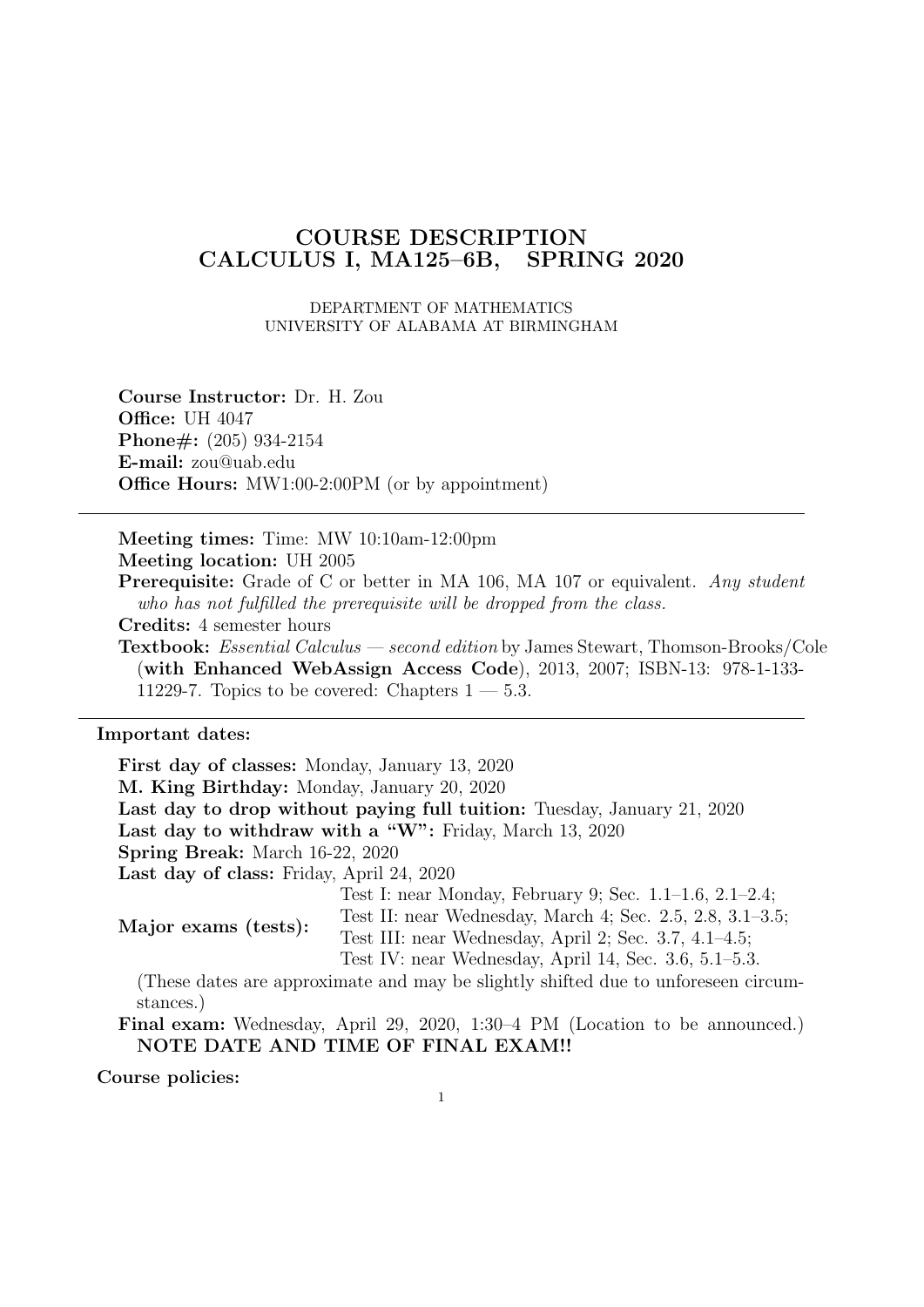#### 2 DEPARTMENT OF MATHEMATICS UNIVERSITY OF ALABAMA AT BIRMINGHAM

- Please make sure that you are able to receive e-mail through your Blazer-ID account. Official course announcements may be sent to that address.
- If your are contacted by the Early Alert Program, you should consider taking advantage of the services it offers. Various services to assist you are also listed in the *Student Resources* section of the *Blazernet* web site.
- If you wish to request a disability accommodation please contact DSS at 934-4205 or at *dss@uab.edu*.
- If a test is missed due to a serious verifiable circumstance or official university business, the test grade will be replaced with the final exam score. Otherwise, if you miss an exam you will receive a zero score for this exam. In the unlikely event when two or more midterm tests are missed due to a serious verifiable circumstance or official university business, the matter will be resolved on the case by case basis in cooperation between the student, the instructor, and the coordinator of Calculus II classes. In any case you **must** inform your instructor of such circumstances **before** the exam takes place.
- Calculators (without internet access) will be allowed during any of the tests or quizzes. In addition, students can bring one quick reference card to tests, including the final exam (i.e., a standard size 5*′′ ×* 8 *′′*-index card; both sides can be used).

## **Methods of teaching and learning:**

- Class meetings of 110 minutes consisting of lectures and discussions of examples and homework problems. Time also includes quizzes and four in-class tests.
- Students are expected to undertake at least 10 hours of private study and homework per week.
- The online homework system WebAssign will be used (look for more information below).

## **Assessment procedures:**

- Student achievement will be assessed by the following measures:
	- **– Regular online homework.** Feedback is provided when wrong answers are given. Students are encouraged to retake the homework problems (with randomly changed parameters) until they obtain correct answers. A limited number (at most 3) of takes is allowed during the week in which the set is available. Homework contributes 8% to the course average. Problems on tests are modeled after homework problems. Staying on top of homework is therefore extremely important.
	- **– Unannounced/announced quizzes.** Quiz problems are similar to the homework problem sets. This allows students to gauge whether they are ready to work problems in a test situation. Quizzes contribute 10% to the course average.
	- **– Four in class tests.** Partial credit is awarded where appropriate. Each test contributes 12% to the course average.
	- **– Attendance** is crucial for your success.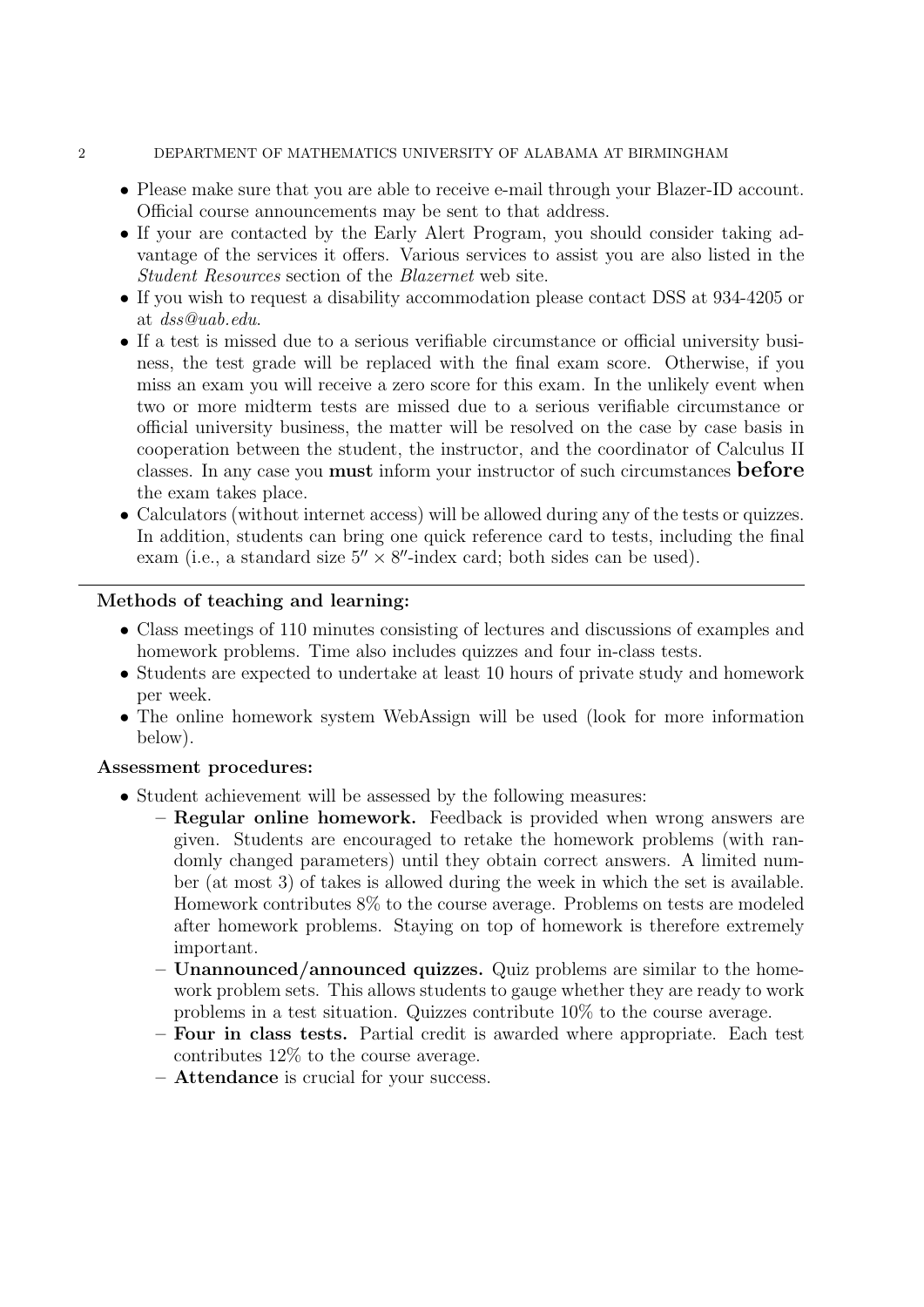- **– A 150-minute comprehensive final examination.** The final contributes 34% to the course average.
- *•* Your course performance is your course average (including the final exam score). This is a number between 0 and 100.
- Your final grade is determined according to the following table:

Course performance: 88-100 75-87 62-74 50-61 below 50 Final Grade: A B C D F

• In addition your grade maybe raised by a strong performance on the final exam (normally at most one letter grade).

## **Tips:**

- *•* Past tests are available at http://www.uab.edu/cas/mathematics/calculus-testbank.
- *•* Help is available in the Math Learning Lab (HH 202); M–Th 9–8, F 9–5.
- By working steadily and regularly, you will increase your chances to succeed in this course.
- Remember, being a full-time student is a full-time job.

#### **How to get started on Enhanced WebAssign:**

- (1) Go to *www.webassign.net* and click on *I HAVE A CLASS KEY* in the *signing* link.
- (2) Enter the following course key:

### **uab 8913 5233**

and proceed. (If prompted for your institution, enter *uab*)

- (3) When prompted to purchase an access code, select "**. . . trial period**" (Do not purchase an access code at this time. However, you must purchase an access code within two weeks for you to continue using the system beyond the two-week trial period. The system will prompt you to enter your access code when the deadline approaches. Your book may have an access code bundled with it. You must use it. Considering buying options, you may also want to look at https://www.cengage.com/unlimited/
- (4) After your first registration, you can sign in as returning user.
- (5) Should you run into technical problems Enhanced WebAssign provides technical support online and/or by phone.

#### **Sections to be covered:**

*Essential Calculus, second edition* by James Stewart, Thomson-Brooks/Cole, 2013, 2007, ISBN-13: 978-1-133-11229-7.

- *•* Chapter 1: 1.1 1.6.
- Chapter 2: 2.1 2.5 and 2.8.
- *•* Chapter 3: 3.1 –3.7.
- Chapter 4:  $4.1 4.5$ .